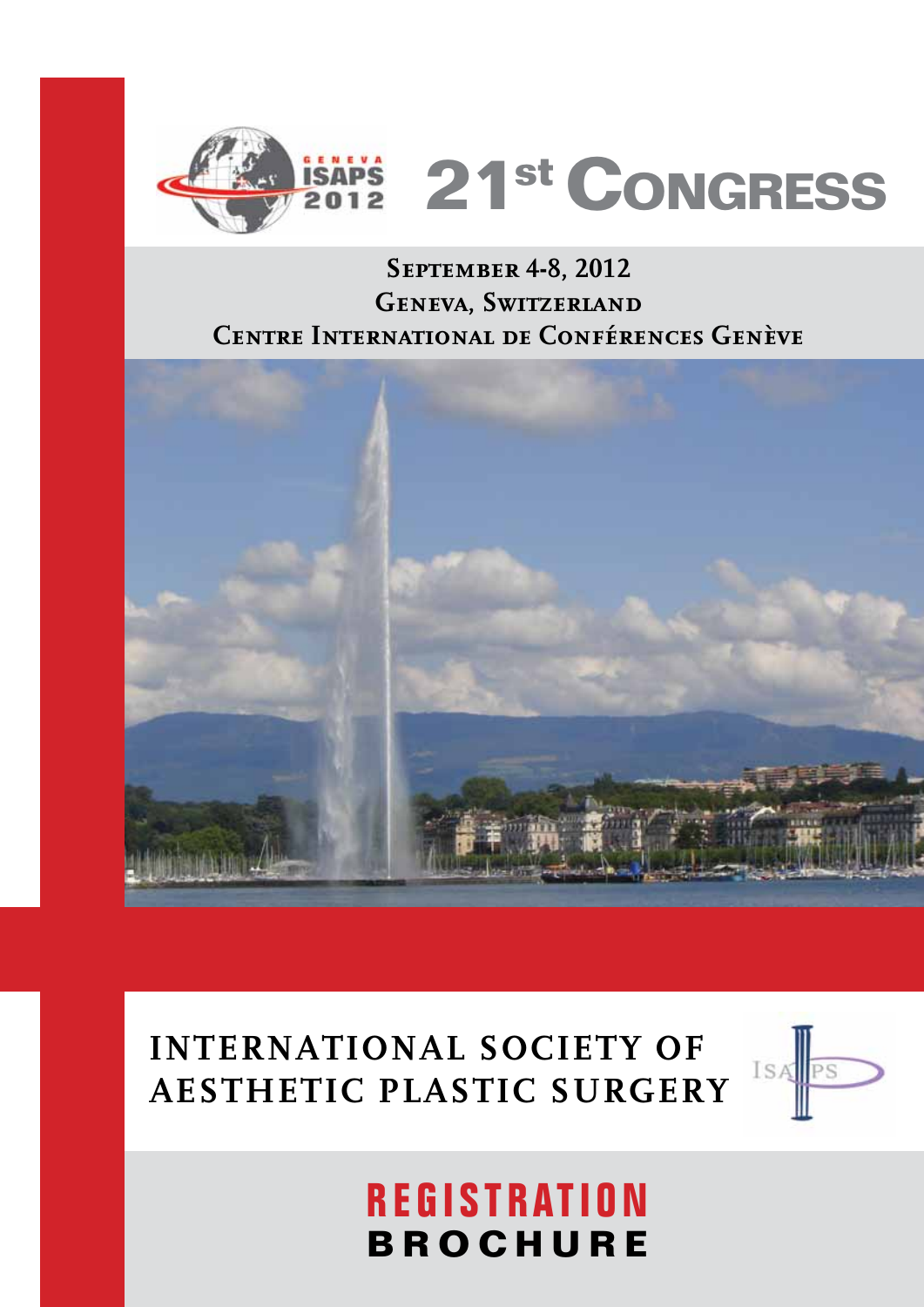

#### **Welcome from the President,**

I invite you to join us for the 21st Biennial Congress of the International Society of Aesthetic Plastic Surgery (ISAPS) in Geneva, Switzerland.

Our program committee under the direction of Dr. Alain Fogli of France and our Education

Council Chair Dr. Nazim Cerkes of Turkey has developed an excellent program including the largest faculty in our history with topics ranging across the breadth of aesthetic plastic surgery. Many free papers were accepted from the record number of abstract submissions and we look forward to our new feature this year – free video presentations. We will include special seminars offered by our industry colleagues and the social program organized by our local host, Dr. Kai Schlaudraff, will be most enjoyable.

The Centre International de Conférences Genève (CICG) in central Geneva will be our very comfortable and intimate home for this glorious first week in September. Our local staff will help you with your hotel accommodations and day trips to surrounding mountains and of course around beautiful Lake Geneva. Local members will insure that you and your family will enjoy your time in Switzerland.

Please join us on the shores of Lake Geneva in September.

Jan Poëll, MD

.<br>President

#### **ISAPS Board of Directors President**

Jan Gordon Poëll, Switzerland

**President-Elect** Carlos Uebel, Brazil

**First Vice-President** Susumu Takayanagi, Japan

**Second Vice-President** Renato Saltz, USA

**Third Vice-President** Jorge Herrera, Argentina

**Secretary General** Miodrag Colic, Serbia

**Treasurer** Daniel Knutti, Switzerland

**Assistant Treasurer** Dirk Richter, Germany

> **Past President** Foad Nahai, USA

**Parliamentarian** Thomas Davis, USA

**National Secretaries Chair** Lina Triana, Colombia

**Education Council Chair** Nazim Cerkes, Turkey

**Trustee - Past President** Bryan Mendelson, Australia

**Trustee - Elected** Theodore Voukidis, Greece

**Executive Director** Catherine Foss, USA

### **SCIENTIFIC PROGRAM COMMITTEE**

**Chair** Alain Fogli, France

#### **Europe**

Daniel Knutti, Switzerland Pierre Quinodoz, Switzerland Dirk Richter, Germany

> **Middle East** Luiz Toledo, Dubai Sami Saad, Lebanon

**North America** Renato Saltz, USA

**South America** Raul Gonzalez, Brazil

**Vice Chair** Nazim Cerkes, Turkey

> **Asia** Susumu Takayanagi, Japan

> > **Ex Officio** Jan Poëll, Switzerland Carlos Hebel Brazil

**Executive Office** Catherine Foss, USA

**Local Arrangements Chair** Kai-Uwe Schlaudraff, Switzerland

**Congress Exhibits Chair** W. Grant Stevens, USA